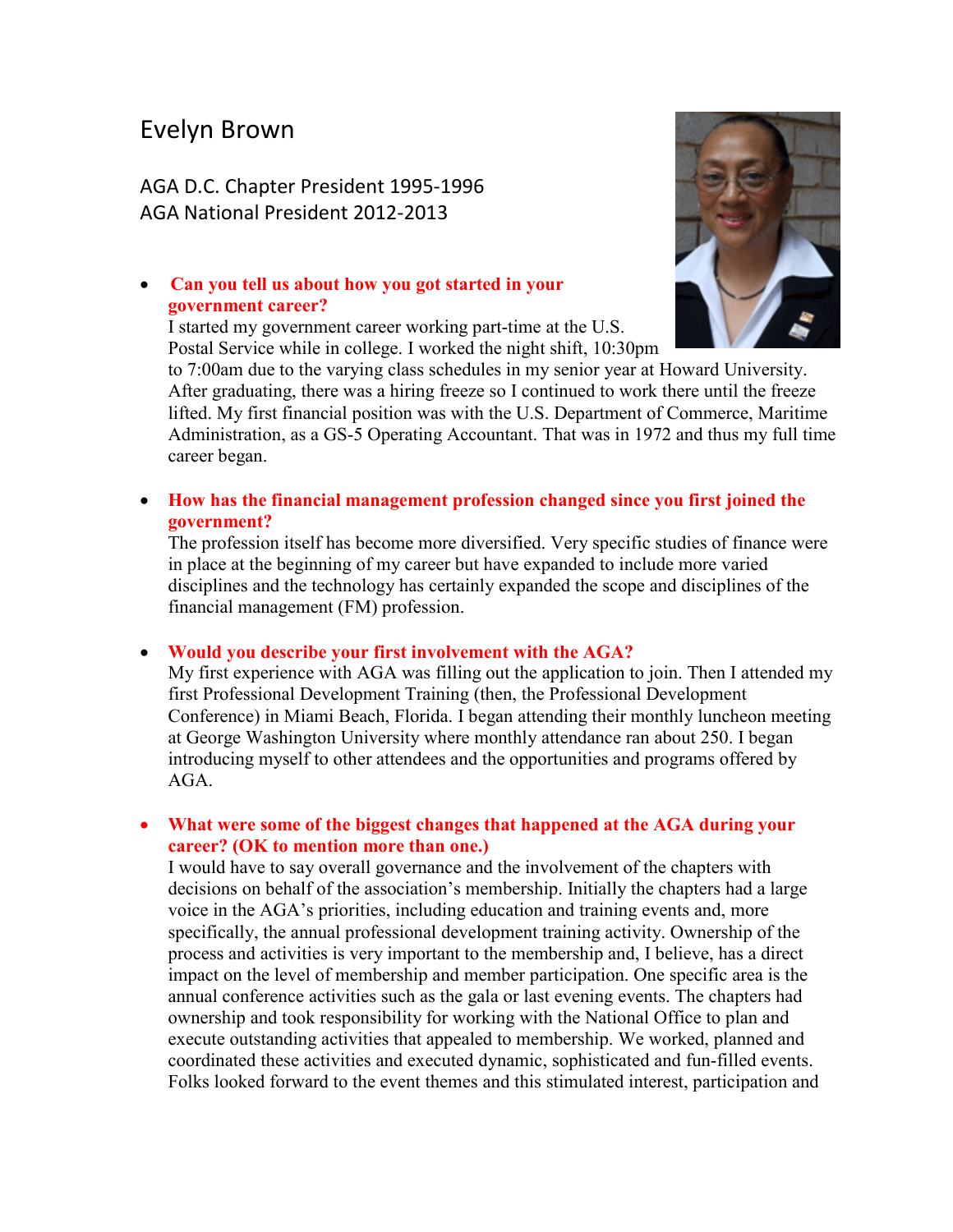pride. Being involved this aspect of the annual event inspired the membership and gave them ownership that still lives in us today.

## • **Who at AGA inspired you the most over the years? (Ok to mention more than one.) How did this person influence you?**

I was first inspired by Virginia Robinson, who encouraged and recommended that I join AGA, which is the premier professional association dedicated to improving financial management at all levels of government. Their inclusivity is what captured my interest. Other people who inspired me were folks like Raymond Einhorn and T. Jack Gary. I enjoyed reading and learning about Robert W. King, how the organization was formed, and the mission, vision and core values instilled in us as members of the Association. Their influence brought home the importance of the role AGA played in financial management and the significance of the oath we took when we joined public service. Of course, my fellow members have truly influenced and inspired me over the years. Other influences include past National Presidents that carried us through some tough financial times and program initiatives (e.g., the CGFM, CEAR and SEA) that inspired me to continue my relationship with the Association. The people mentioned instilled the desire to always do my best, respect one another and bring credibility, competence and dedication to the profession.

## • **Can you describe the significant financial management milestones you achieved at the federal agencies you worked at?**

Financial milestones included the completion of the career ladder positions at the start of my career, supervisory advancement, leadership positions such as Chief of Financial Systems, Chief of Financial Reporting, Secretary and CEO of the National Archives Trust Fund and the achievement of Senior Executive Status as Deputy CFO at the U.S. Office of Personnel Management. In the final analysis, it was working with the federal workforce and working for the American people at each level of advancement that expanded my knowledge, skills and abilities to effectively accomplish agency, department and federal government missions, goals, objectives and advance government accountability at all levels. Being able to work in the private sector as subject matter expert was the culmination of what I learned and gained in the Federal workforce.

### • **You served as the D.C. Chapter President and as AGA National President. What can you tell me about the priorities that you addressed during these periods? What are your proudest accomplishments?**

As D.C. Chapter President, we focused on and accomplished a number of objectives. These included increasing and sustaining membership, quality training and program activities that benefitted members and FM community. We executed quality programs and invited speakers to enhance and support continuing professional education and development for members for both the D.C. chapter and our fellow chapter members throughout the Association. As National Treasurer, with the cooperation of the National Executive Committee and Finance and Budget Committee, we strengthened AGA's financial management and financial position through the promotion of strong education and training programs, fiscal responsibility and effective stewardship. As National President, the local, chapter, regional and national levels worked to strengthen the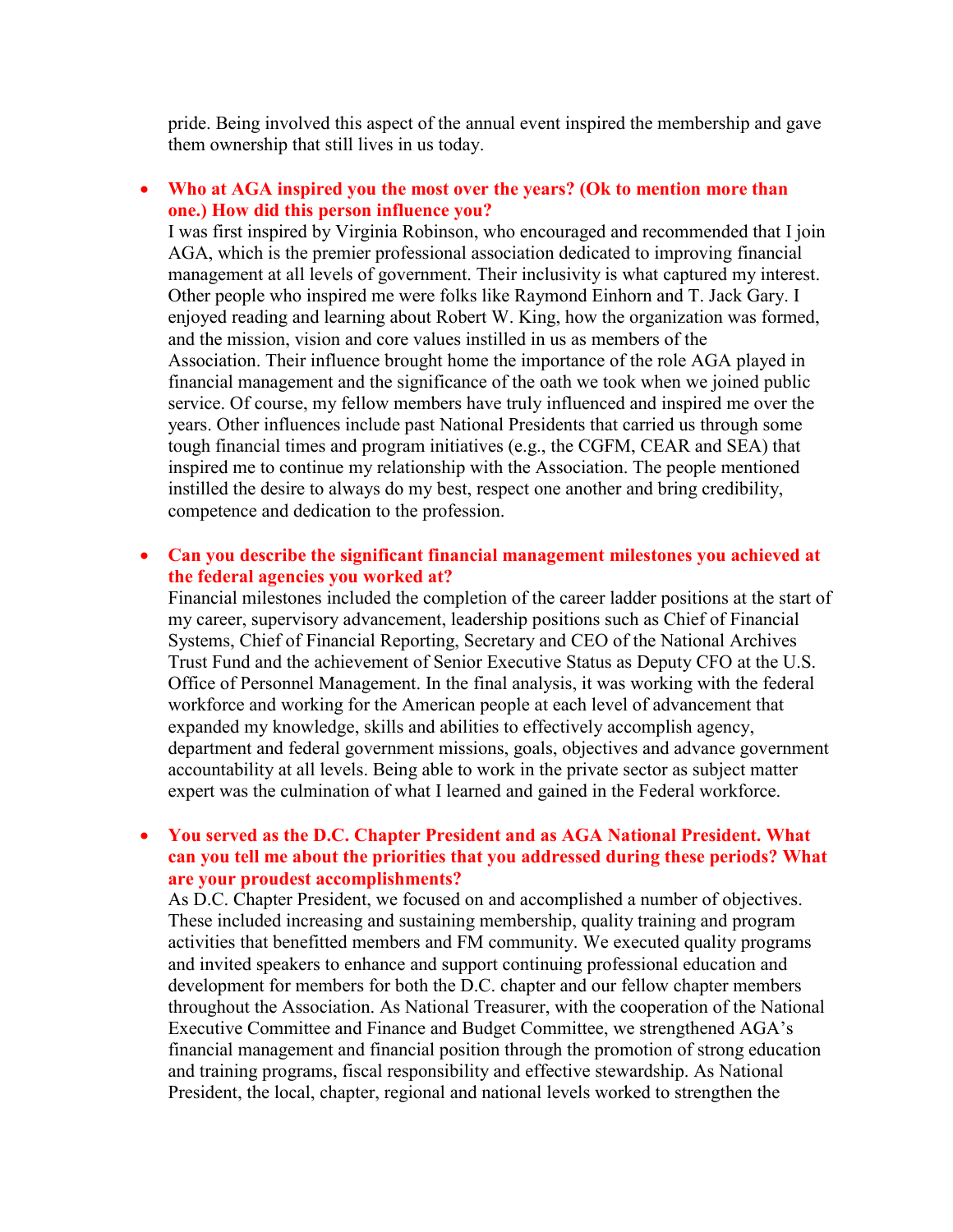organization as the premier professional Association advancing government accountability — including fiscal standards, ethics and governance.

My proudest accomplishments was collaborating with AGA's membership and staff to support and sustain the organization and achieve a level of excellence in meeting the mission, vision, and objectives set forth in the strategic plan. The interaction with members throughout the organization is the lifeblood of the Association. Without its members, the AGA could not and cannot be sustained. I'm proud to have been selected to each office that I held and am appreciative to have served with my fellow members on a number of committees. It was an honor to serve the Association which was so important in my life and my professional development.

### • **Would you describe some of the challenges you faced during your terms as D.C. Chapter President and/or as the AGA National President?**

Some of the challenges I faced as D.C. Chapter President and as AGA National President, as well as in my professional life, related to effective communications, collaboration, and listening and balancing priorities among varying points of view. I enjoy listening to multiple perspectives and channeling enthusiasm into positive actions and results.

## • **Can you describe an AGA project or effort that was the most fun for you to work on? What made it memorable?**

The AGA D.C. Chapter Gala progressed from luncheon meeting transition to evening event to recognize and acknowledge the outstanding work of our members and was the most fun. It gave all of us the opportunity to recognize our peers, learn and understand about the works of others, congratulate folks for a job well done and show them how much they are appreciated. We, in the FM community, do not often toot our horns or talk about the good works done. These events bring back memories of the "unsung heroes" that work so diligently because it is the job and take pride in what they do with integrity and dignity. To see the look on the faces of the awardees just fills me (us) with pride and I am always appreciative of the opportunity to recognize the accomplishments of our peers. That is the hallmark of AGA and the fellowship we share.

#### • **What advice would you offer to early-career AGA members?**

Remember the four Es: education, experience, examination and ethics. And always keep your skillset and resume current because opportunity may only knock once and you need to always make sure that you are prepared. Your attitude determines your aptitude and understand that you are not alone in this world. AGA is always by your side and is here to help when needed.

• **What is your favorite AGA event to attend? (Ok to mention more than one.) Why?** The AGA D.C. Chapter Awards Gala and AGA Annual PDT, specifically in the past the awards events. The networking is so important and useful especially to not just early careers but the seasoned members as well. It gives all the opportunity to meet, greet, and make those important contacts that you would otherwise not meet. I much preferred having the awards in the evening so all can share and attend, with sit down dinner and we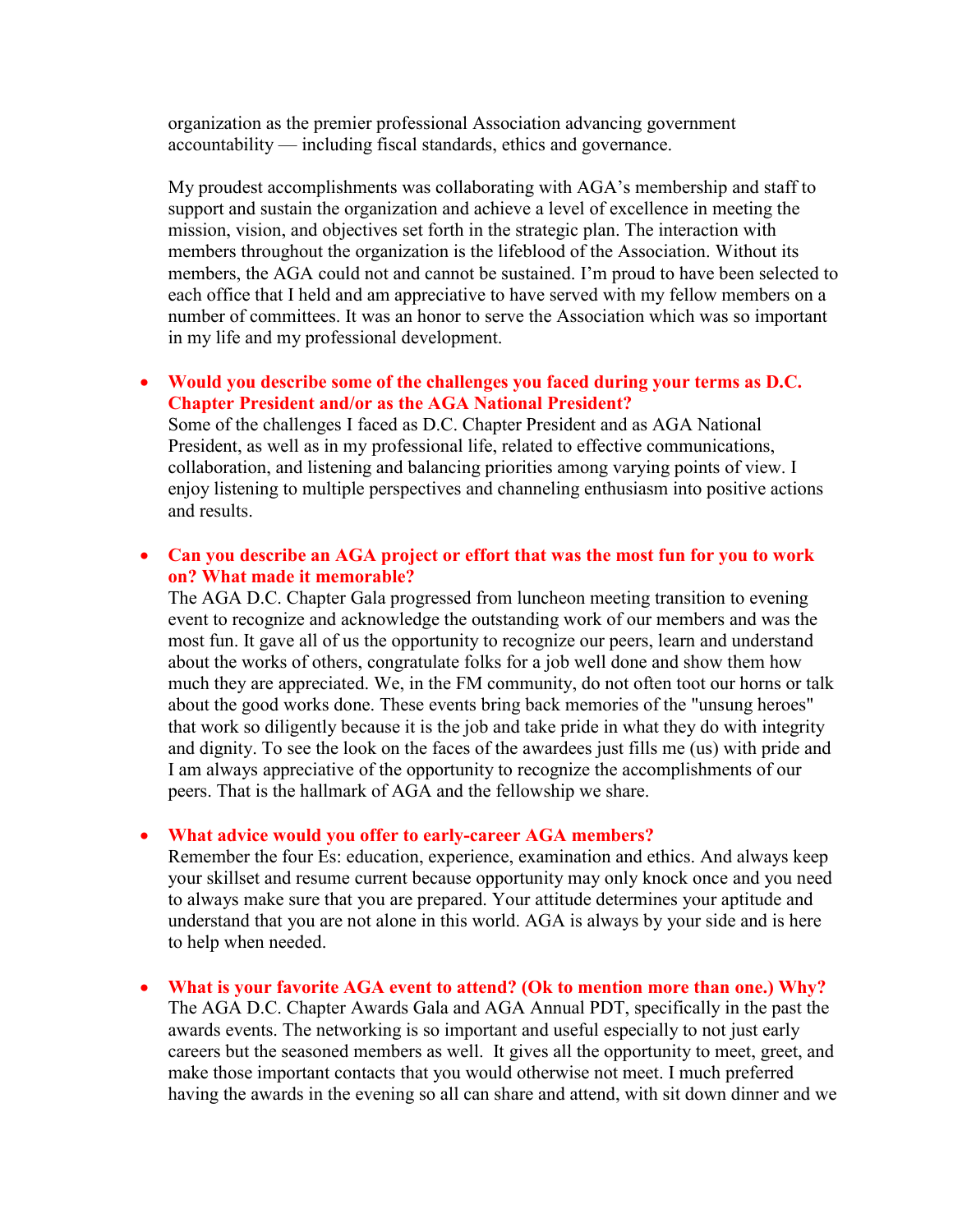were able to dress formally. It was a time to relax and was a fitting conclusion to an outstanding year.

# • **What is your favorite memory of a particular AGA event?**

The PDT Awards event at the hotel in Nashville. We wore formal dress, had wonderful dinner and lots of foreign visitors whom we escorted around Nashville. Also the PDT at the Lowes Anatole in Dallas. The National President rode in on a "steer" (our theme was western that year). Everyone wore jeans, cowboy boots and hats and took pictures on the cow. We all laughed and had a great time.



• **What are your expectations for the future of government financial management? What do you think will remain the same in the next 10 or 20 years? What will be different?**

The expectations that I have for the future of government financial management is that it continues to maintain the government accountability and integrity that is so ingrained in all of us. (I hope) that we do not succumb to the fads that will evolve over time, but continue to improve the effectiveness of communication and collaboration that has been instilled in the various disciplines. Be true to the professions, maintain your integrity and be flexible to adjust to changes in the work environment without compromising your ethics and integrity. Continue to foster

government accountability at all levels and walk the walk and talk the talk. What will remain the same will be the cadre of dedicated folks who will continue to adhere to the principles and standards of effective and efficient government accountability with technology making ways for the future FM to take advantage of the analytical capabilities and parlay the opportunities into positive outcomes for the profession.

• **Is there anything else that you would like to share your fellow AGA members?**

Value your AGA membership and colleagues and appreciate the benefits of belonging to the premier professional association dedicated to advancing government accountability at all levels of government.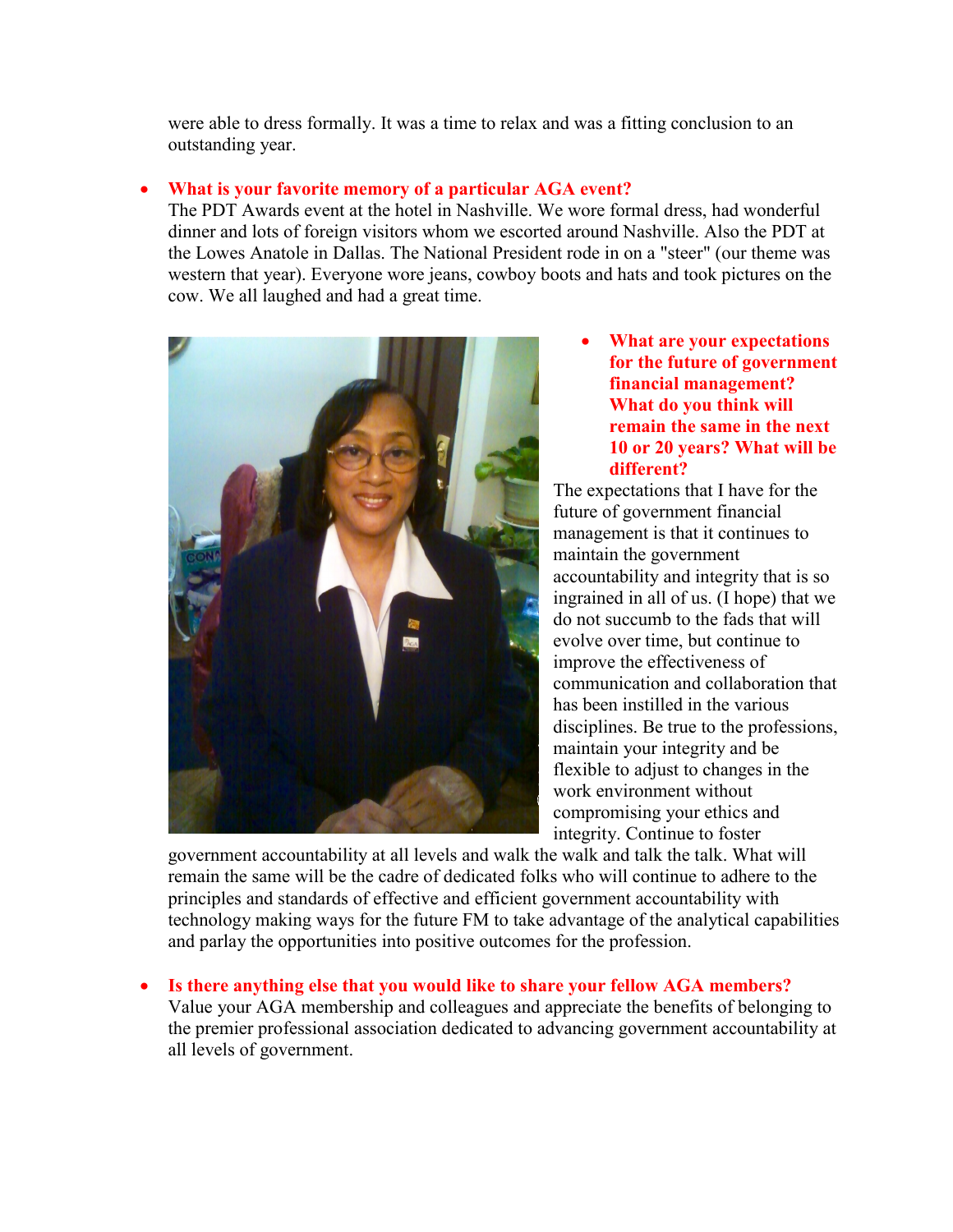

African-American DC Chapter Presidents at the March 20017 Luncheon: Virginia Robinson, Evelyn Brown, Terry Bowie, Ross Simms, Wendy Morton-Huddleston